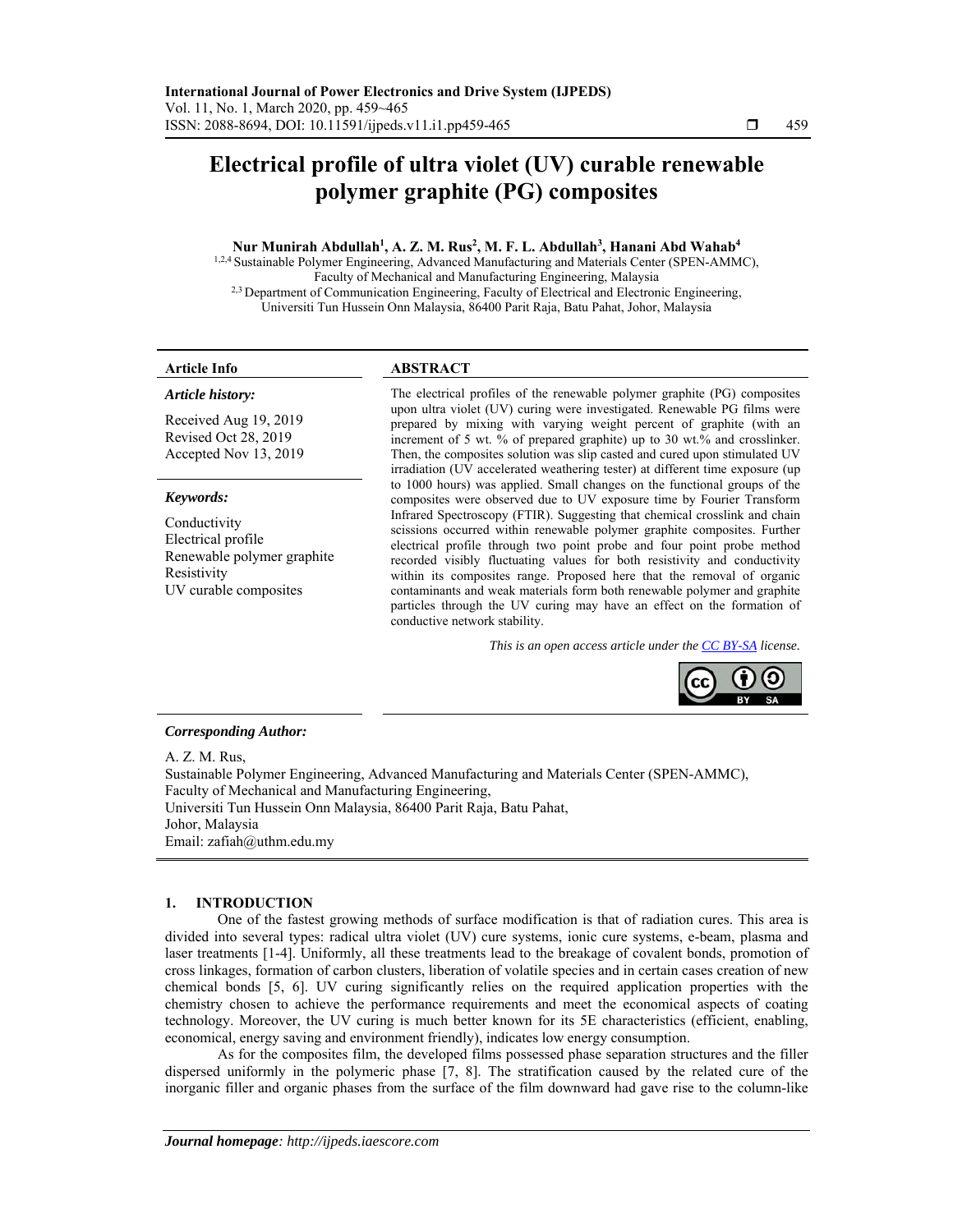inorganic configurations. Thus, this crosslinking process had indubitably improved the electrical, thermal, and mechanical properties in polymer composites [9–11]. Previous researchers described bipolar plates consisting of synthetic graphite and milled carbon fibers as conductive filler and epoxy as a polymer matrix [12]. Likewise, the highest electrical conductivity obtained is 69.8 S/cm for the in-plane conductivity and 50.34 S/cm for the through-plane conductivity for the composite containing 2 wt.% carbon fiber (CF) with 80 wt.% filler loading. This value is 30% greater than the electrical conductivity of a typical graphite/epoxy composite with 80 wt.% filler loading, which is 53 S/cm for the in-plane conductivity and 40 S/cm for the through-plane conductivity. Moreover, the critical electrical percolation threshold for the ternary conductive polymer composites was found to be more than 8 times lower than the single phase systems [13]. It was further observed that UV treatment on the graphite or its polymer composites also played a significant role in the performance of the polymer carbon based composites [14,15].

Particularly, our free-standing renewable polymer graphite composites cured at room temperature have been disclosed [16,17]. In this study, for the first time, we show that electrical profile of renewable polymer graphite composites can be modified by timed UV curing. The graphite particles were incorporated into renewable monomer and Methylene Diphenyl Diisocyanate (MDI) as crosslinker through slip casting method to formulate a UV curable film formulation; 250, 500, 750 and 1000 hours upon UV exposure. The composites obtained were characterized, analyzed and investigated. In particular, the electrical profile of the composites film was a focus.

# **2. RESEARCH METHOD**

Free-standing of renewable polymer-graphite composites were prepared via several steps.

## **2.1. Preparation of graphite**

The flake graphite (supplied by May & Baker Ltd.) is mix with acid sulfuric acid,  $H_2SO_4$  and placed into a flask to undergo sonication at room temperature for 60 minutes. After the sonication, yellow solution presence indicating a high oxidation of graphite. The precipitate of graphite mixture was collected and washed to neutrality with water (confirmed via pH paper), dehydrated, and dried in an oven.

#### **2.2. Synthesis of rnewable monomer**

In-house catalyst was prepared by 0.6 mL of distilled water and 1.26 mL hydrogen peroxide ( 30% w/w). The solution was heated at 50°C and stirred (for about 30 minutes). Then let it sit at room temperature and concentrated aqueous orthophosphoric acid (90 mg, 85% w/w) (1.2 mL) was poured in. On the other hand, vegetable cooking oil of 30 gm in weight was heated at 50 °C and the in-house catalyst prepared earlier was added, followed by 50 mL of water. Furthermore, Orthophosphoric acid (15 gm, 85 % w/w) and hydrogen peroxide (18 mL, 30 % w/w) were added dropwise to the mixture. The mixture was heated up to 90 °C and stirred for 6 hours until double layers of mixture were observable. This yielded the renewable monomer.

### **2.3. Preparation of ultraviolet curable renewable polymer-graphite composites**

By mixing of vegetable cooking oil (VCO) based monomer with Methylene Diphenyl Diisocyanate (MDI) and acid treated graphite (with 5, 10, 15, 20, 25 and 30 wt %) [18], the mixture was casted into square container which is then pre-cured at standard room temperature for 1 hour to form gelation. Further cured using Accelerate UV Weatherometer (Chamber UV Lamp Tested Model HD-703, Haida International Equipment Co., LTD) upon various time exposures (250, 500, 750 and 1000 hours) [19].

### **2.4. Testing characterization**

The resulting composites films were subjected to functional groups identification with respect to UV curing using Perkin Elmer Fourier Transform Infrared Spectroscopy (FTIR) in the range of 600–4000 cm-1 with the resolution of 4 cm-1 at room temperature. Further electrical profile was measured through Two point probe method (using Keithley 6517A electrometer) and Four point probe method (using Keithley 2400 source/meter, Pro4, Lucas Labs) as in Figure 1 and equation (1) and (2). Where w is width, L is electrode distance, t is film thickness, R is the resistances determined from the slopes of the current–voltage (I-V) characteristics,  $\rho$  is electrical resistivity, Rs is sheet resistance in  $\Omega$  and  $\sigma$ , the conductivity.

| $\rho = \sigma - 1 \text{ Rt (w/L)}$ | (1) |
|--------------------------------------|-----|
| $\rho = \text{Rs} \cdot t$           | (2) |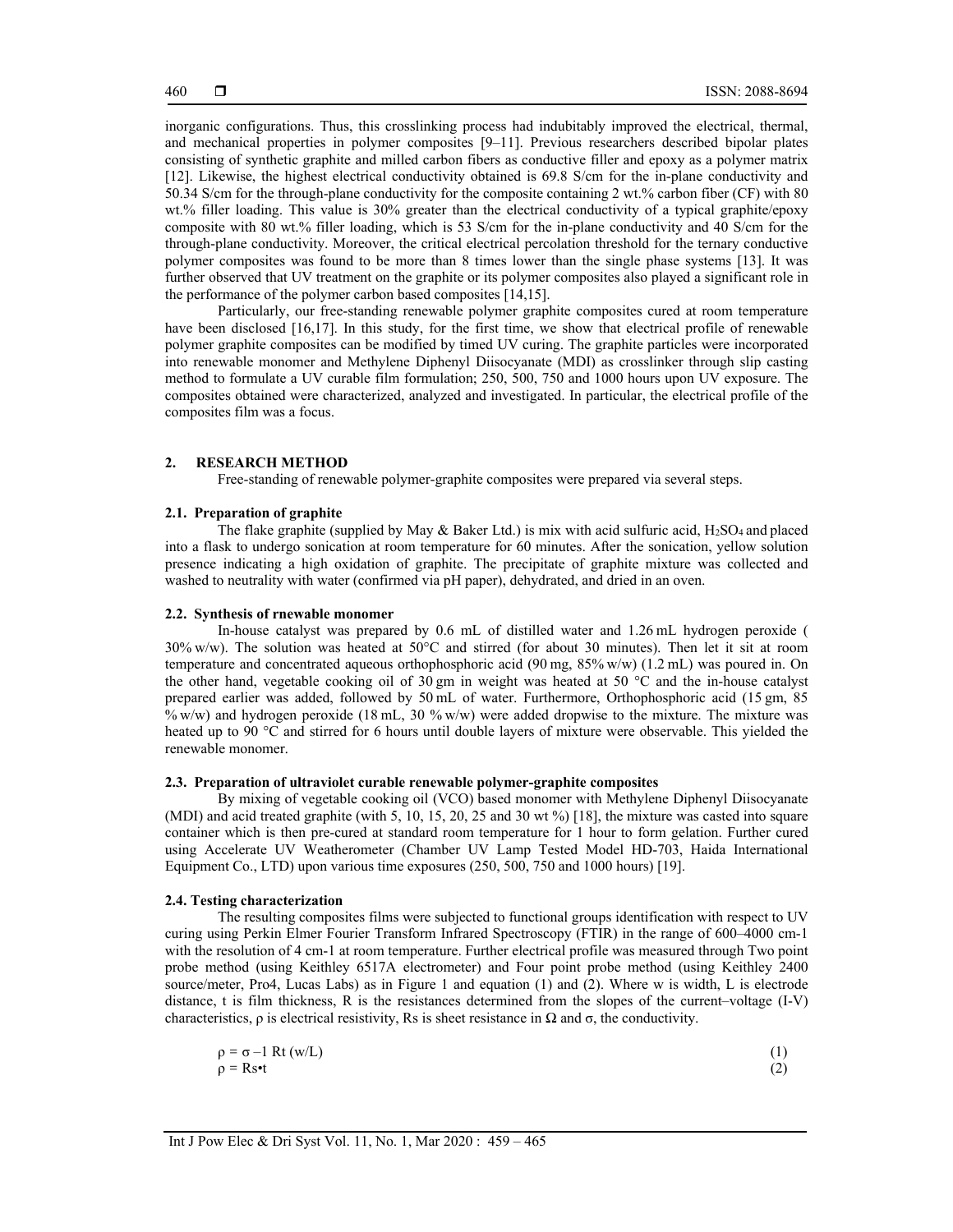

Figure 1. Schematic diagram of (a) Two-point probe method (b) Four-point probe method for I-V measurement.

# **3. RESULTS AND DISCUSSION**

It is quite difficult to establish the correlations between the surface treatment and the electrical conductivity of composites. However, as aforementioned, the materials behavior was mainly attributed to a scattering effect of the UV curing irradiation due to the presence of the graphite particles in the polymer matrix. Therefore, throughout this section, the bulk electrical resistivity and conductivity of renewable polymer graphite composites with response to UV curing irradiation will be disclosed via four point probe and two point probe measurement.

#### **3.1. Effects of UV curing on functional groups of renewable polymer graphite**

The spectroscopy through FTIR in Figure 2 (a)- Figure 2 (g) confirmed the fingerprint of UV curable renewable polymer graphite composites did not exhibit appreciable changes upon UV irradiation, specifically for the range of 1700- 4000 cm<sup>-1</sup> region. At the left side of the graph reveals a stretching of the N-H group, which strongly suggest the formation of polyuria. Moving further towards right on the graph, all typical absorbance peaks of renewable polymer, such those at  $2800-3100$  cm<sup>-1</sup> (CH<sub>2</sub> and CH<sub>3</sub>), 1724 cm<sup>-1</sup>  $(C=O)$ , 1030-1230 cm<sup>-1</sup> (C-N), and 1110 cm<sup>-1</sup>(C-O-C), indicate the existence of urethane in synthesized renewable polymer graphite composites. Moreover, the stretching vibration band around  $2270 \text{ cm}^{-1}$  was diminished due to the reaction of isocyanate group during polymerization which confirmed the completion of process under UV curing [20].

On the other hand, existence of peaks at 1733 cm<sup>-1</sup>, 1605 cm<sup>-1</sup> (C=O), 1540 cm<sup>-1</sup> (C=C), and 1065 cm<sup>-1</sup> (C-O) provide the evidence of interactions between carbonyl and hydroxyl groups from graphite particles and renewable polymer moieties. However, there are significant changes at these peaks were observed for all resulting films that subjected to UV curing. Having said that polymer composites The renewable polymer itself, Figure 2 (a) shows plateau band due to UV curing which indicate that the polymeric materials experienced chain scissions/ crosslinking at it soft segment. This could be suggested that the composites matrix undergo radical initiation at 0 to 250 hours, crosslinking above 250 hours, propagation and crosslinking at 500 and 750 hours, and chain scission beyond 1000 hours of the soft segment radical upon UV curing exposure.



Figure 2. FTIR spectra of UV curable renewable polymer graphite composites.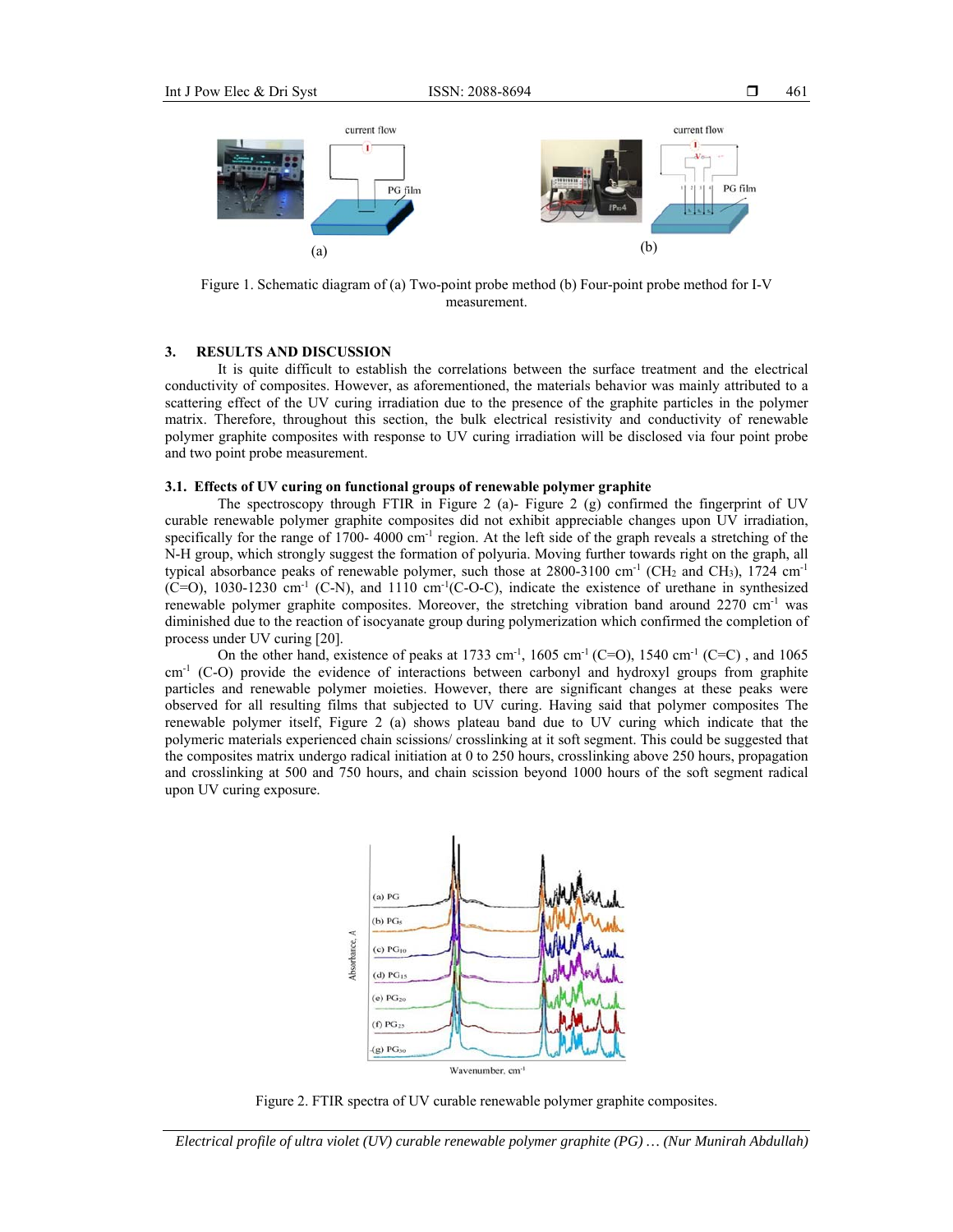Eventhough with addition of graphite particles into the matrix, Figure 2 (b), (c), (d), (e), (f) and  $(g)$ , the same patterned were also observed in all resulting composites since the system is dominantly renewable polymer based. Nevertheless, as the graphite loading increased, smaller ratio of peaks beyond  $1300 \text{ cm}^{-1}$  -  $1100 \text{ cm}^{-1}$  was observed which show the limited ester formation in the composites. One possible reason is that the graphite particles absorbs the incident radiation, instead of the polyurethane leading to reduced ester formation [21]

# **3.2. Effects of UV curing on electrical profile of renewable polymer graphite**

The electrical properties of UV curable renewable polymer graphite composites such as volume resistivity, sheet resistant and its average values were measured by fourpoint probe measurement and illustrated through Figure 3 (a)-(g). It is observed that all resulting film shows an improvement, although these decreases in resistivity appear to be marginal in accounting for the significant enhancement in electrical conductivity.



Figure 3. Electrical profile of UV curable renewable polymer graphite composites (a) PG, (b)  $PG_5$ , (c)  $PG_{10}$ , (d)  $PG<sub>15</sub>$ , (e)  $PG<sub>20</sub>$ , (f)  $PG<sub>25</sub>$  and (g)  $PG<sub>30</sub>$  by four point probe method

The percolation threshold was found at  $PG_{20}$  composites onward which were noticed identical with regards of UV curing on polymer matrix. Practically, each resistivity and conductivity value visibly fluctuating within its composites range which one can say it is independent to each other. This observation is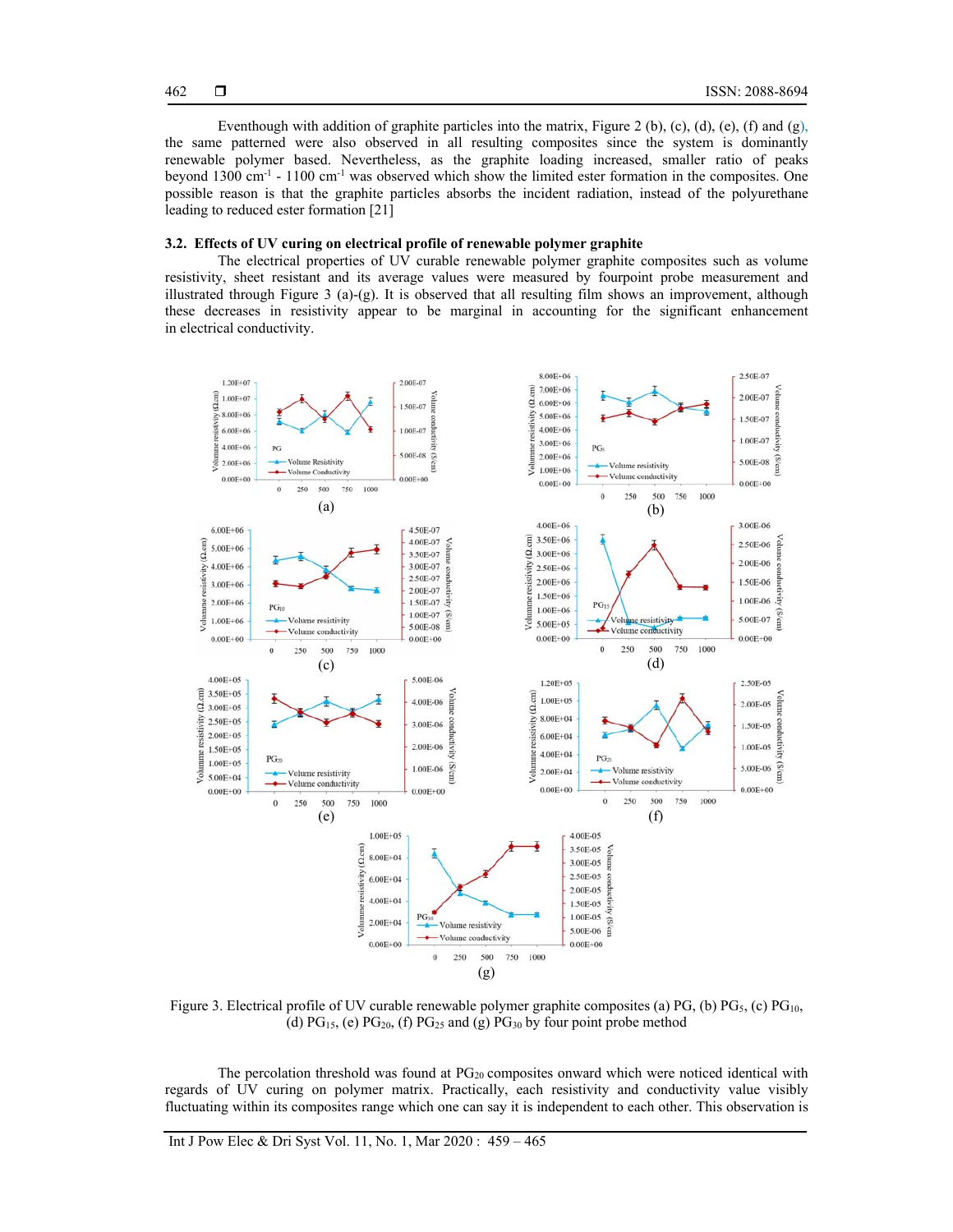similar with graphite nanoplatelets/ epoxy resin composites which subjected to UV treatment for 20 minutes [22]. It is recorded that the highest electrical conductivity of renewable polymer graphite composites by four point probe method was 1.19 X 10<sup>-5</sup> at PG<sub>30</sub> composites. Therefore, this research suggested that the degree of structural changes varies with UV curing time.

The comparative observations of the above graphs (resistivity and conductivity were simplified as in Figure 4. It is found that the decreasing values of resistivity and increasing conductivity of each composite shows the response of graphite particles to UV curing irradiation. It is recorded that the highest electrical conductivity of renewable polymer graphite composites by four point probe method was  $1.19 \text{ X } 10^{-5}$  at PG<sub>30</sub> composites.



Figure 4. Electrical (a) resistivity and (b) conductivity of UV curable renewable polymer graphite composites correspond to UV curing time respectively.

Meanwhile, in Figure 5 shows I-V characterization of renewable polymer graphite composites via two point probe method. Followed the theoretical values, the volume resistivity decrease while the conductivity of the composite increase. Even upon UV curing irradiation, renewable polymer composites with lower graphite particles still does not gives any value to resistivity, results in no conductivity recorded.

As mentioned above, UV cured polymer composites are known to exhibit superior mechanical properties due to their high crosslink density. However, this limitation can be related to the presence of OH and COOH functional groups content in each consecutive matrix with addition of graphite which evident changes in FTIR spectra. The favoring  $PG_{20}$  composites where the percolation threshold occur shows smaller resistivity values with increasing filler content lead to the conducting pathways. The electrical conductivity of 5.0 X 10<sup>-5</sup> S/cm, 1.0 X 10<sup>-4</sup> S/cm and 1.5 X 10<sup>-4</sup> S/cm were calculated for PG<sub>20</sub> PG<sub>25</sub> and PG<sub>30</sub> composites respectively. Nonetheless, as the graphite particles increase, the value of electrical conductivity shall be stagnant and achieved the conductivity of graphite its self. The chemical interactions between the functional groups present on the graphite surface and renewable polymer also contributed to improving electrical conductivity by eliminating unbonded gaps or micro-voids that have high resistivity, detrimental to the formation of the conductive network with a very low volume of conductive reinforcements [23]. In this regard, it is suggested that different measurement techniques should be implied to validate the conduction composites system [24, 25].



Figure 5. Electrical profile of UV curable renewable polymer graphite composites by two point probe method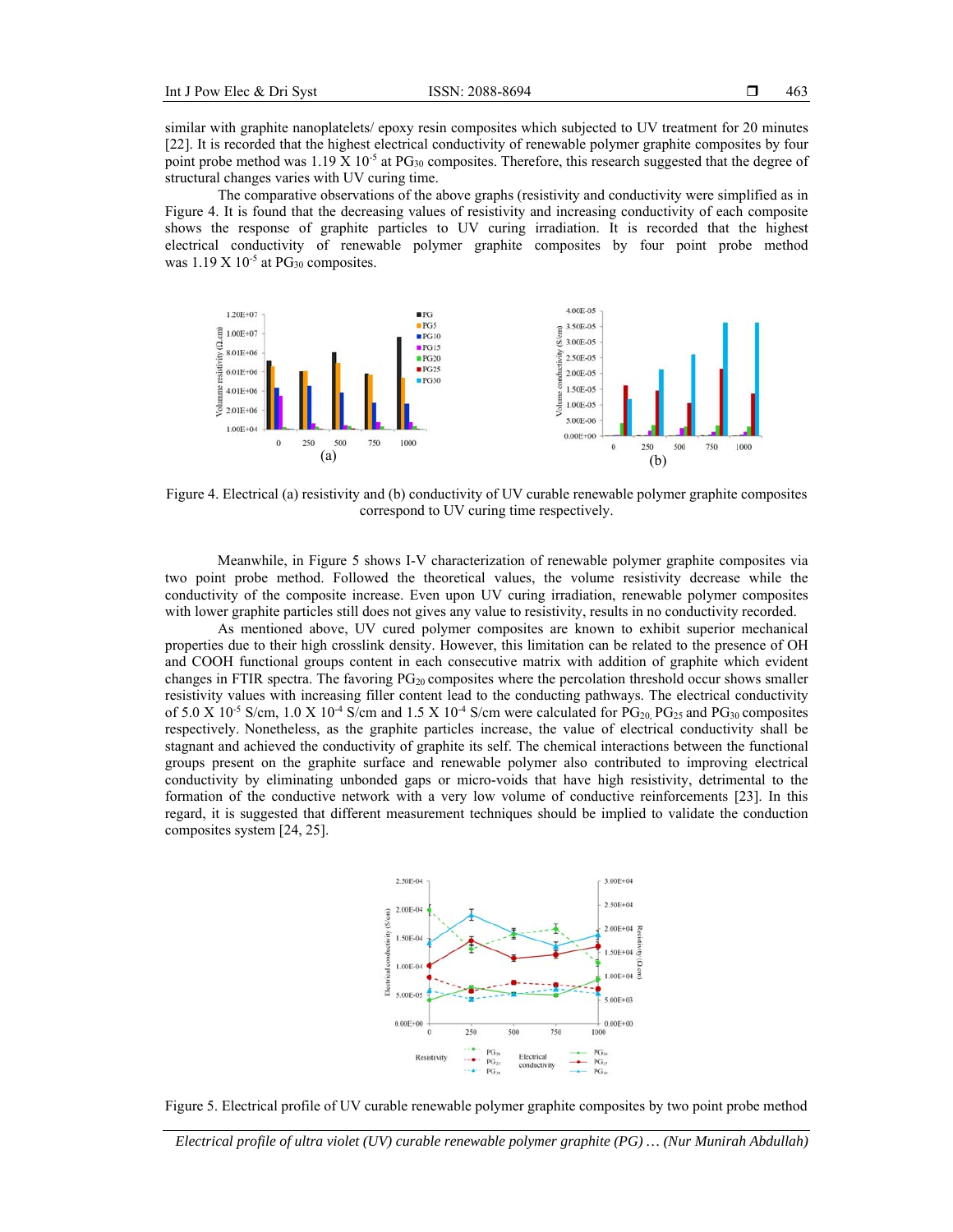# **4. CONCLUSION**

The UV curable renewable polymer graphite was successfully fabricated. During prolonged UV curing irradiation, two competing process are expected to take place: (1) the addition and rearrangement of functional groups on graphite particles and renewable polymer resulting in increase of the materials properties and (2) deterioration of graphite particles and renewable polymer leading to quenching. These phenomena were responsible for the fluctuating values in functionality as well as the electrical profiles of the renewable polymer graphite composites.

#### **ACKNOWLEDGEMENTS**

The authors would like to thank Ministry of Education Malaysia through Fundamental Research Grant Scheme (Phase 1/2015), vot 1534 and MyBrain15 (MyPhD), as well as Universiti Tun Hussein Onn Malaysia (UTHM), Johor, for supporting this research.

#### **REFERENCES**

- [1] N. M. Elsayed, *et al*., "Investigation of the effects of fullerene addition and plasma exposure on optical properties of polystyrene films," *IOSR J. Appl. Phys.*, vol. 7, no. 6, pp. 64–70, 2015.
- [2] H. Wang, Y. Wang, D. Liu, Z. Sun, and H. Wang, "Effects of additives on weather-resistance properties of polyurethane films exposed to ultraviolet radiation and ozone atmosphere," *J. Nanomater.*,7pgs, 2014.
- [3] A. Javadi, H. S. Mehr, M. Sobani, and M. D. Soucek, "Progress in organic coatings cure-on-command technology : a review of the current state of the art," *Prog. Org. Coatings*, vol. 100, pp. 2–31, 2016.
- [4] S. Wan, et, *et al.,* "Sequentially bridged graphene sheets with high strength , toughness , and electrical conductivity," *PNAS*, vol. 10, pp. 6–11, 2018.
- [5] N. Detduangchan and T. Wittaya, "Effect of UV-Treatment on properties of biodegradable film from rice starch," *Int. Food Res. J.*, vol. 20, no. 3, pp. 464–469, 2013.
- [6] F. T. Thema, *et al*., "Synthesis and characterization of graphene thin films by chemical reduction of exfoliated and intercalated graphite oxide," *J. Chem.*, vol. 3, 2013.
- [7] N. M. Abdullah, A. Z. M. Rus, and M. F. L. Abdullah, "Enhancement of graphite functionality in renewable polymer composite properties," *Int. J. Eng. Technol.*, vol. 7(3.14), pp. 215–220, 2018.
- [8] N. Munirah, A. Zafiah, M. Rus, and M. F. L. Abdullah, "Synergistic influence of graphite on biopolymer composites properties," *J. Teknol.*, vol. 77, no. 32, pp. 11–19, 2015.
- [9] T. Zhou, X. Wang, P. Cheng, *et al*., "Improving the thermal conductivity of epoxy resin by the addition of a mixture of graphite nanoplatelets and silicon carbide microparticles," *Express Polym. Lett.*, vol. 7, no. 7, pp. 585– 594, 2013.
- [10] A. Z. M. Rus, N. M. Abdullah, M. F. L. Abdullah, and M. I. F. Idris, "Graphite/bio-based epoxy composites: structural, optical and electrical properties," *Appl. Mech. Mater.*, vol. 799–800, pp. 153–157, 2015.
- [11] N. M. Abdullah and M. F. L. Abdullah, "Mechanical reinforcement of conductive graphite / biopolymer thin film composite," *ARPN J. Eng. Appl. Sci.*, vol. 10(20), pp. 9772–9775, 2015.
- [12] M. Y. Zakaria, *et al*., "Effect of the addition of milled carbon fiber as a secondary filler on the electrical conductivity of graphite/epoxy composites for electrical conductive material," *Compos. Part B Eng.*, vol. 83, pp. 75–80, 2015.
- [13] P. J. Brigandi, "Electrically conductive multiphase polymer blend carbon-based composites," *PhD Thesis*. 2017.
- [14] T. C. Mokhena, M. J. Mochane, J. S. Sefadi, S. V. Motloung, and D. M. Andala, "Thermal conductivity of graphite-based polymer composites," in *Impact of Thermal Conductivity on Energy Technologies*, A. Shahzad, Ed. IntechOpen, pp. 18, 2018.
- [15] Y. Jiang, S. Y. Zhang, X. L. Zhang, and T. Zhang, "Improving the performance of UV-curable coatings with carbon nanomaterials," *eXPRESS Polym. Lett.*, vol. 12, no. 7, pp. 628–639, 2018.
- [16] A. Z. M. Rus, N. M. Abdullah, M. F. L. Abdullah, and M. I. F. Idris, "Graphite/ bio-based epoxy composites: the mechanical properties interface," *Appl. Mech. Mater.*, vol. 799–800, pp. 115–119, 2015.
- [17] N. M. Abdullah, M. S. Kamarudin, A. Z. M. Rus, and M. F. L. Abdullah, "Preparation of conductive polymer graphite ( pg ) composites," *IOP Conf. Ser. Mater. Sci. Eng*, vol. 226(12181), 2017.
- [18] A. Z. M. Rus, *et al*., "Interconnected interface enhanced electrical properties of graphite in bio-based epoxy from insulating to conductor composites," *Indian J. Sci. Technol.*, vol. 8, no. 17, pp. 8–12, 2015.
- [19] Z. M. Rus, N. Munirah Abdullah, and M. F. L. Abdullah, "Mechanical behavior of ultra violet (UV) curable renewable polymer/graphite (PG)," *Indian J. Sci. Technol.*, vol. 9, no 48, pp. 1–4, 2016.
- [20] T. Xu, "Uv-Curable Hybrid Polyurethanes," *Master Thesis*. 2014.
- [21] S. I. Khan, "A Study On Graphene Based Nanocomposite Coatings Subjected To Uv Degradation," *Degree Thesis*, no. December. 2007.
- [22] Y. Perets, *et al*., "Influence of ultraviolet/ozonolysis treatment of nanocarbon filler on the electrical resistivity of epoxy composites," *Nanoscale Res. Lett.*, vol. 11, no. 1, pp. 370, 2016.
- [23] J. Li, J. K. Kim, and M. Lung Sham, "Conductive graphite nanoplatelet/epoxy nanocomposites: Effects of exfoliation and UV/ozone treatment of graphite," *Scr. Mater.*, vol. 53, no. 2, pp. 235–240, 2005.